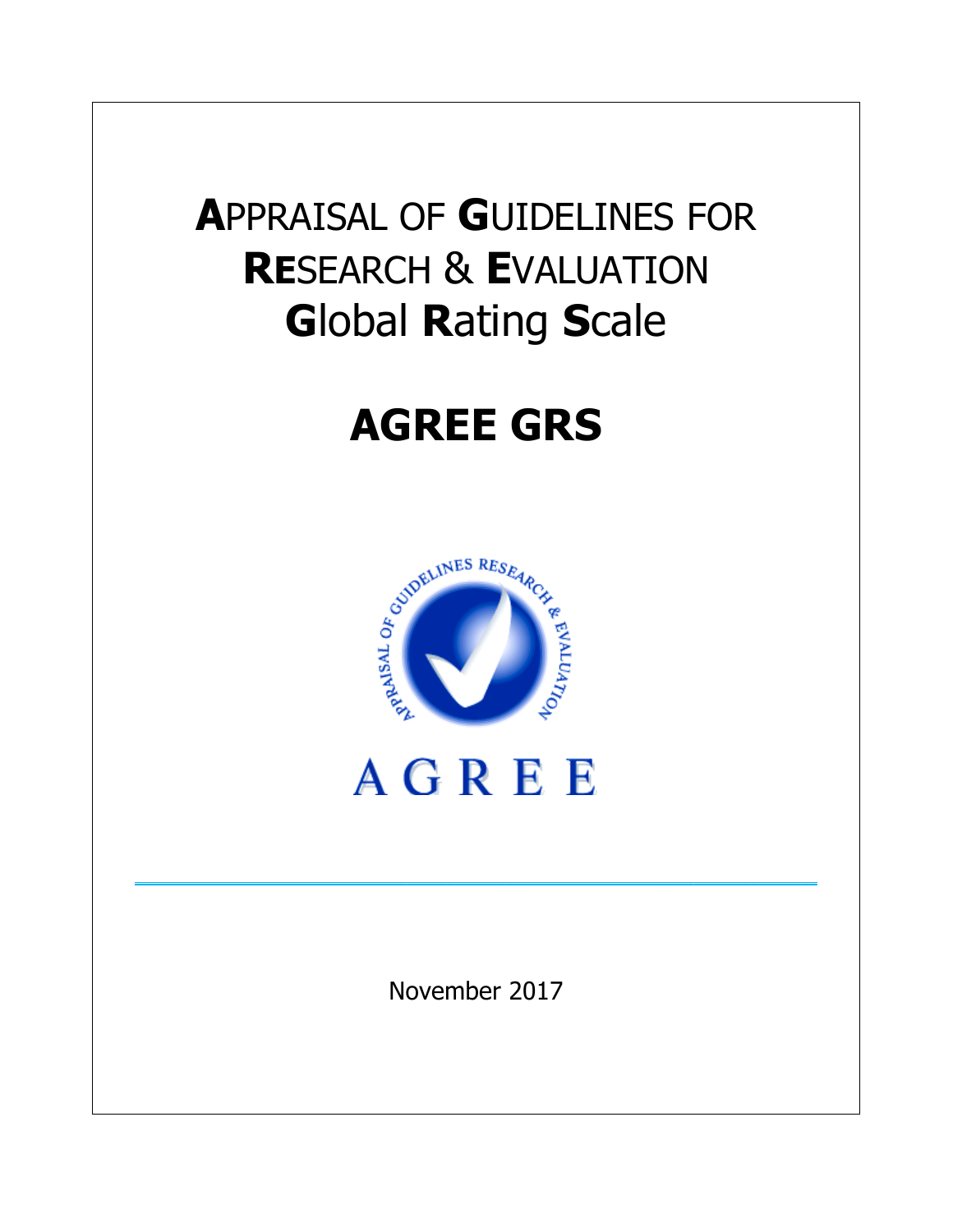#### COPYRIGHT AND REPRODUCTION

This document is the product of an international collaboration. It may be reproduced and used for educational purposes, quality assurance programmes and critical appraisal of guidelines. It may not be used for commercial purposes or product marketing. Approved non-English language versions of the AGREE GRS must be used where available. Offers of assistance in translation into other languages are welcome, provided they conform to the protocol set out by the AGREE research team.

#### DISCLAIMER

The AGREE GRS is a generic tool designed primarily to help guideline developers and users assess the methodological quality of clinical practice guidelines. The authors do not take responsibility for the improper use of the AGREE GRS.

#### SUGGESTED CITATION:

Brouwers MC, Kho ME, Browman GP, Burgers JS, Cluzeau F, Feder G, Fervers B, Graham I, Grimshaw J, Hanna SE. The global rating scale complements the AGREE II in advancing the quality of practice guidelines. J Clin Epidemiol 2012;65(5):526-34; doi: 10.1016/j.jclinepi.2011.10.008

> FUNDING: The development of the AGREE II Instrument was funded by a grant from the Canadian Institutes of Health Research



For more information about the AGREE GRS, please contact the AGREE project office at agree@mcmaster.ca or visit the AGREE website at www.agreetrust.org

#### **AGREE NEXT STEPS CONSORTIUM MEMBERSHIP**

Dr. Melissa C. Brouwers Principal Investigator, AGREE Next Steps Consortium McMaster University, Hamilton, Ontario, Canada

Consortium Members: Dr. GP. Browman, British Columbia Cancer Agency, British Columbia, Canada Dr. JS. Burgers, Dutch Institute for Healthcare Improvement CBO, The Netherlands Dr. F. Cluzeau, Global Health and Development Group, Imperial College London, London, UK Dr. D. Davis, Association of American Medical Colleges, Washington DC, USA Prof. G. Feder, University of Bristol, UK Dr. B. Fervers, Cancer et Environement, Centre Léon Bérard, France Dr. I. Graham, Ottawa Hospital Research Institute, Ottawa, Ontario, Canada Dr. J. Grimshaw, Ottawa Hospital Research Institute, Ottawa, Ontario, Canada Dr. SE. Hanna, McMaster University, Hamilton, Ontario, Canada Ms. ME. Kho, McMaster University, Hamilton, Ontario, Canada Dr. P. Littlejohns, King's College London, London, UK Ms. J Makarski, McMaster University, Hamilton, Ontario, Canada Dr. L. Zitzelsberger, Quebec, Canada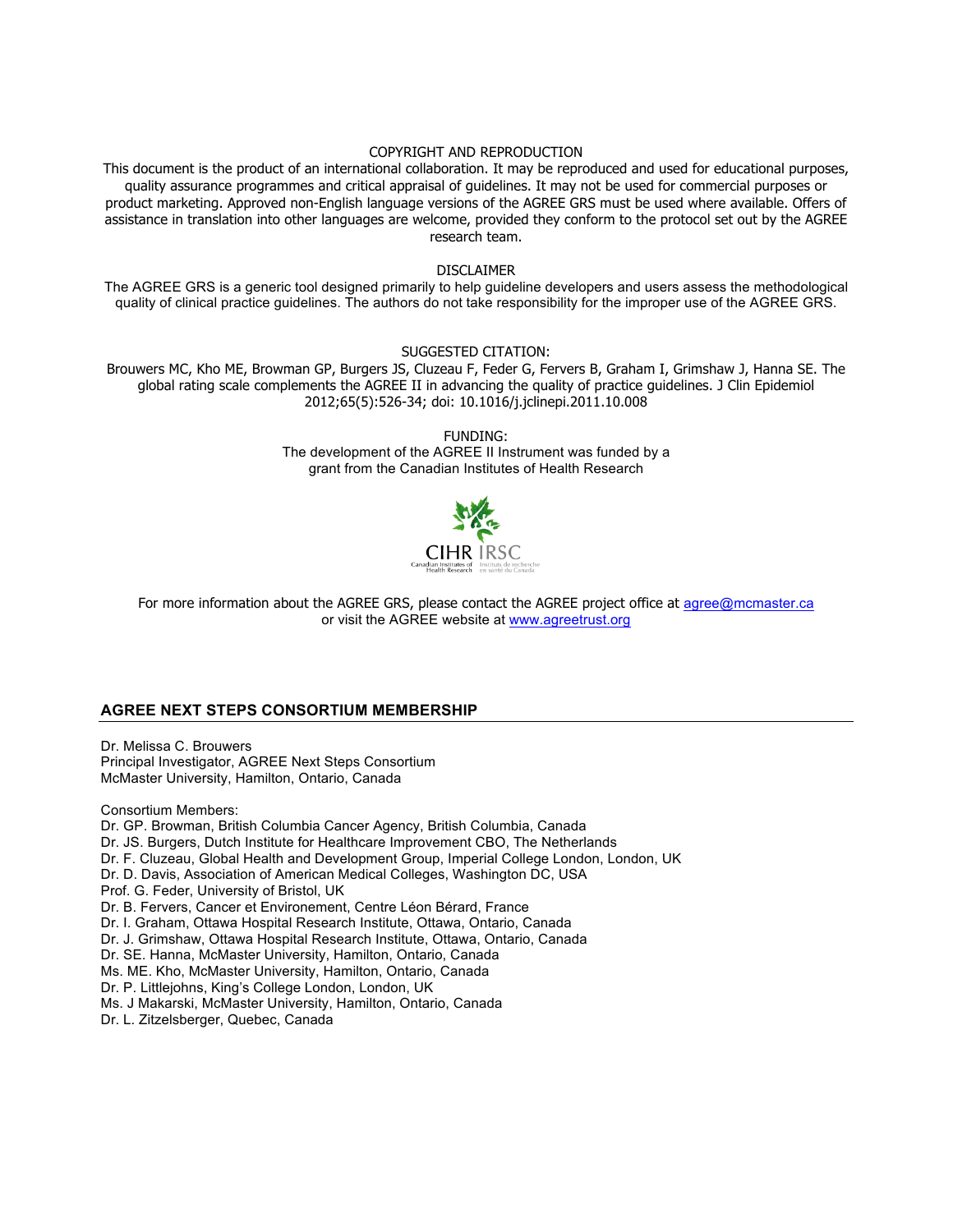## **AGREE GLOBAL RATING SCALE INSTRUCTIONS**

#### **I. Background**

Clinical practice guidelines are systematically developed statements to assist practitioner and patient decisions about appropriate health care for specific clinical circumstances (1), including health promotion, screening, diagnosis, and treatment. The 23-item AGREE II tool has become an international standard to direct the development, reporting and quality appraisal of guideline (2,3); however, user feedback indicates that there is need for a shorter appraisal tool as an alternative to the AGREE II when resources are sparse and application of a comprehensive tool is not feasible. A shorter tool was tested and published in 2012 as the Global Rating Scale (GRS) (4). Reliability testing indicates that the AGREEE GRS was able to predict important outcome measures related to guideline adoption despite its lower sensitivity in detecting differences in guideline quality when compared to AGREE II (4). We continue to recommend the AGREE II as the primary tool to assess the methodological quality of clinical practice guidelines.

#### **II. Preparing to Use the AGREE Global Rating Scale**

#### i) Accompanying Guideline Documents

Before applying the AGREE GRS, users should first carefully read the guideline document and any relevant supporting documents published elsewhere.

#### ii) Number of Appraisers

We recommend that each guideline be assessed by a minimum of two appraisers to increase the reliability of the assessment.

#### **III. AGREE Global Rating Scale Items**

#### i) Items and considerations

The tool consists of four core items:

- 1. Process of development,
- 2. Presentation style,
- 3. Completeness of reporting
- 4. Clinical validity.

To guide the appraisal, a list of considerations is provided for each item.

#### ii) Rating Scale

The four AGREE GRS items are rated on the following 7-point scale:

| Lowest Quality |  |  | <b>Highest Quality</b> |
|----------------|--|--|------------------------|
|                |  |  |                        |

Score of 1 *(Lowest Quality)*. A score of 1 should be given when there is no information that is relevant to the AGREE GRS item, if the concept is very poorly presented in the guideline, or if the authors explicitly state that the criteria were not met.

Score of 7 *(Highest Quality).* A score of 7 should be given if the quality of reporting and presentation is exceptional and if the considerations have been fully met.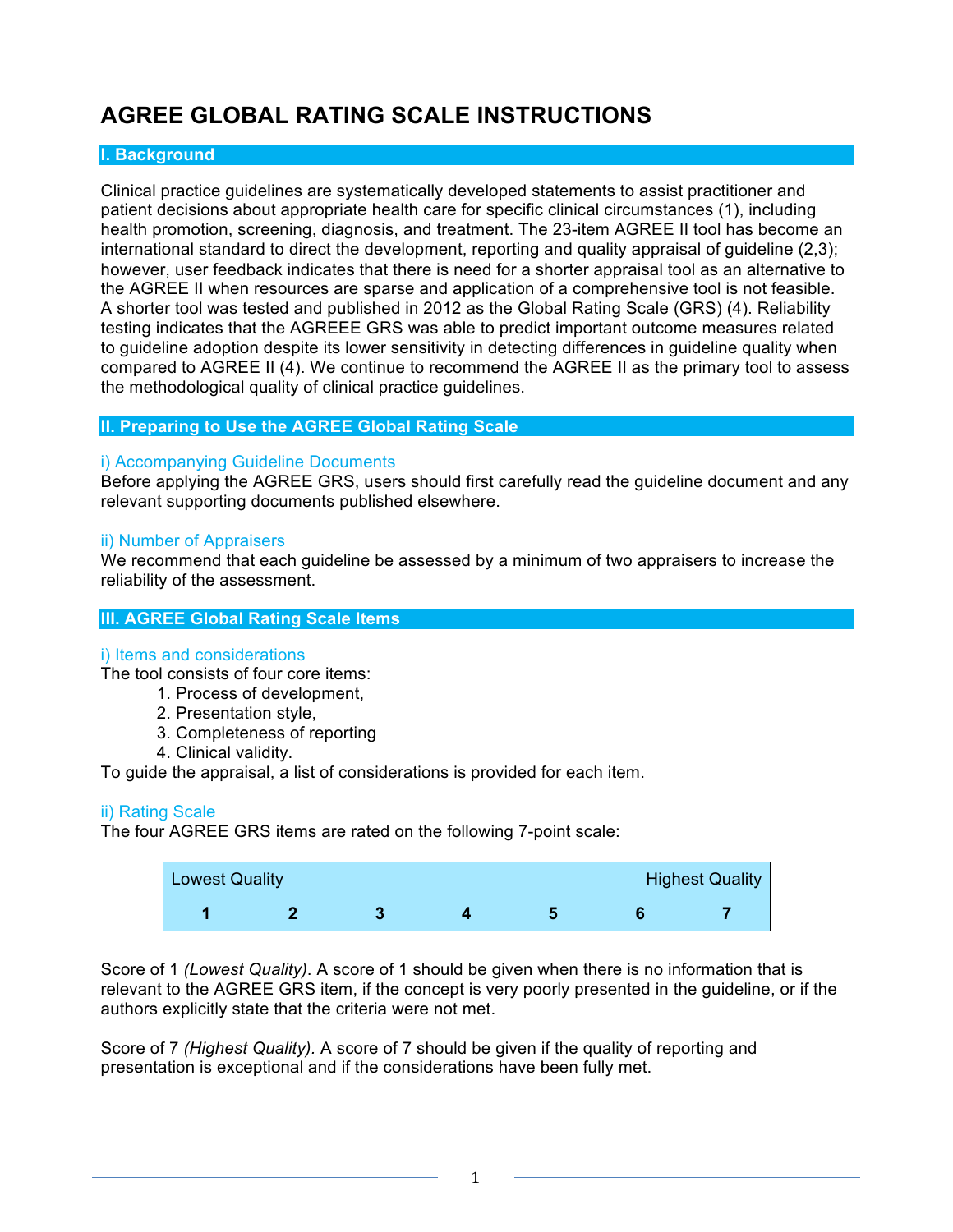Scores between 2 and 6. A score between 2 and 6 is assigned when the reporting of the AGREE GRS item does not meet the full considerations. A score is assigned depending on the completeness and quality of reporting and presentation.

It is important to note that item ratings require a level of judgment. The considerations are provided to guide, not to replace, these judgments. Thus, none of the AGREE GRS items provide explicit expectations for each of the 7 points on the scale.

#### **IV. Overall Assessment**

Upon completing the four items, AGREE GRS users are asked to provide three overall assessments of the guideline. The overall quality assessment requires the user to make a judgment as to the quality of the guideline (1=lowest quality, 7=highest quality), taking into account the criteria used in the assessment of the four core items. Users are also asked whether they would recommend the guideline for use in practice and whether they would make use of a guideline of that quality in their own professional decisions (1=strongly disagree, 7=strongly agree).

#### **References**

- 1. Woolf SH, Grol R, Hutchinson A, Eccles M, Grimshaw J. Clinical guidelines: potential benefits, limitations, and harms of clinical guidelines. BMJ. 1999;318(7182):527-30.
- 2. Brouwers MC, Kho ME, Browman GP, Burgers JS, Cluzeau F, Feder G, Fervers B, Graham ID, Grimshaw J, Hanna SE, LIttlejohns P, Makarski J, Zitzelsberger L, for the AGREE Next Steps Consortium. AGREE II: Advancing guideline development, reporting and evaluation in healthcare. CMAJ 2010;182(18):E839-42.
- 3. Makarski J, Brouwers MC. The AGREE Enterprise: a decade of advancing clinical practice guidelines. Implement Sci. 2014 Aug 15;9(1):103.
- 4. Brouwers MC, Kho ME, Browman GP, Burgers JS, Cluzeau F, Feder G, Fervers B, Graham ID, Grimshaw J, Hanna SE, Littlejohns P, Makarski J, Zitzelsberg L, for the AGREE Next Steps Consortium. The Global Rating Scale complements the AGREE II in advancing the quality of practice guidelines. J Clin Epidemiol 2012;65:526-34.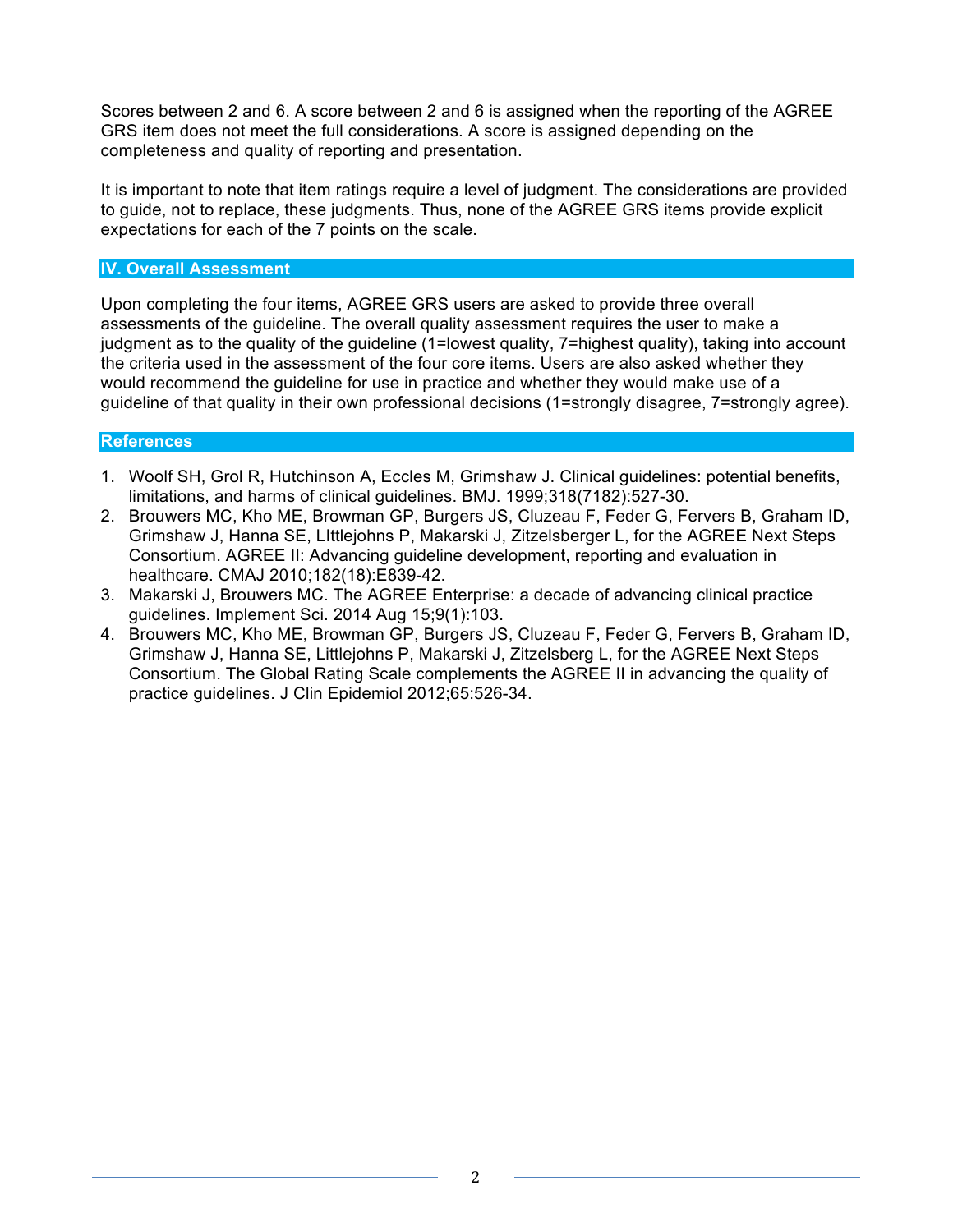## **AGREE GLOBAL RATING SCALE**

#### **PROCESS OF DEVELOPMENT**

**1. Rate the overall quality of the guideline development methods.**

Consider:

- Were the appropriate stakeholders involved in the development of the guideline?
- Was the evidentiary base developed systematically?
- Were recommendations consistent with the literature?

| <b>Lowest Quality</b> |  |   | <b>Highest Quality</b> |
|-----------------------|--|---|------------------------|
|                       |  | ю |                        |

| Comments |  |  |
|----------|--|--|
|          |  |  |
|          |  |  |
|          |  |  |

#### **PRESENTATION STYLE**

**2. Rate the overall quality of the guideline presentation.**

Consider:

- Was the guideline well organized?
- Were the recommendations easy to find?

| <b>Lowest Quality</b> |    |             | <b>Highest Quality</b> |
|-----------------------|----|-------------|------------------------|
|                       | ۰, | <b>COLL</b> |                        |

| Comments |  |  |
|----------|--|--|
|          |  |  |
|          |  |  |
|          |  |  |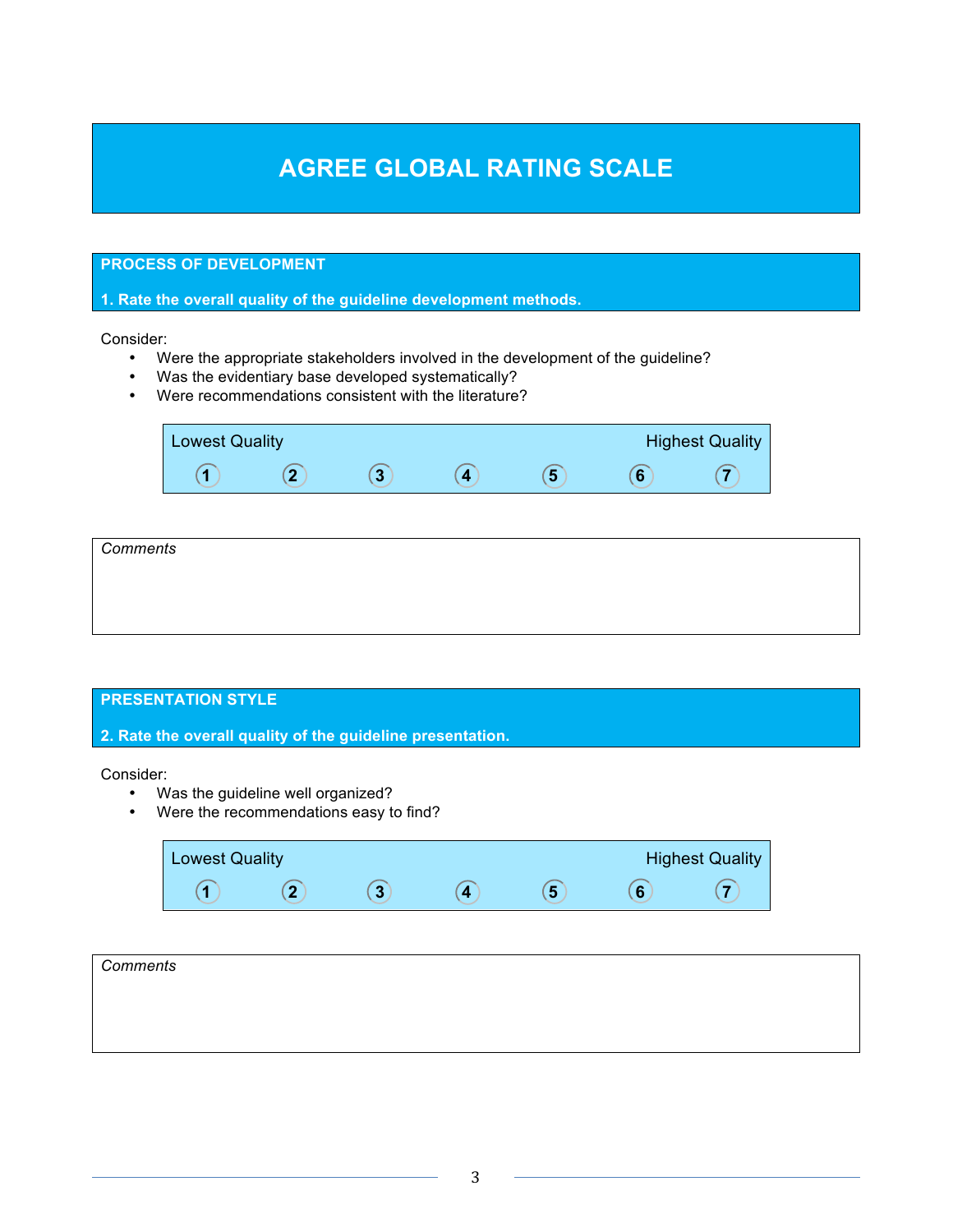#### **COMPLETENESS OF REPORTING**

#### **3. Rate the completeness of reporting.**

Consider:

- Was the guideline development process transparent and reproducible?
- How complete was the information to inform decision-making?

| Lowest Quality |  |  | <b>Highest Quality</b> |
|----------------|--|--|------------------------|
|                |  |  |                        |

| Comments |  |  |
|----------|--|--|
|          |  |  |
|          |  |  |
|          |  |  |

#### **CLINICAL VALIDITY**

**4. Rate the overall quality of the guideline recommendations.**

Consider:

- Are the recommendations clinically sound?
- Are the recommendations appropriate for the intended patients?

| <b>Lowest Quality</b> |  |   | <b>Highest Quality</b> |
|-----------------------|--|---|------------------------|
|                       |  | ю |                        |

| Comments |  |  |  |
|----------|--|--|--|
|          |  |  |  |
|          |  |  |  |
|          |  |  |  |